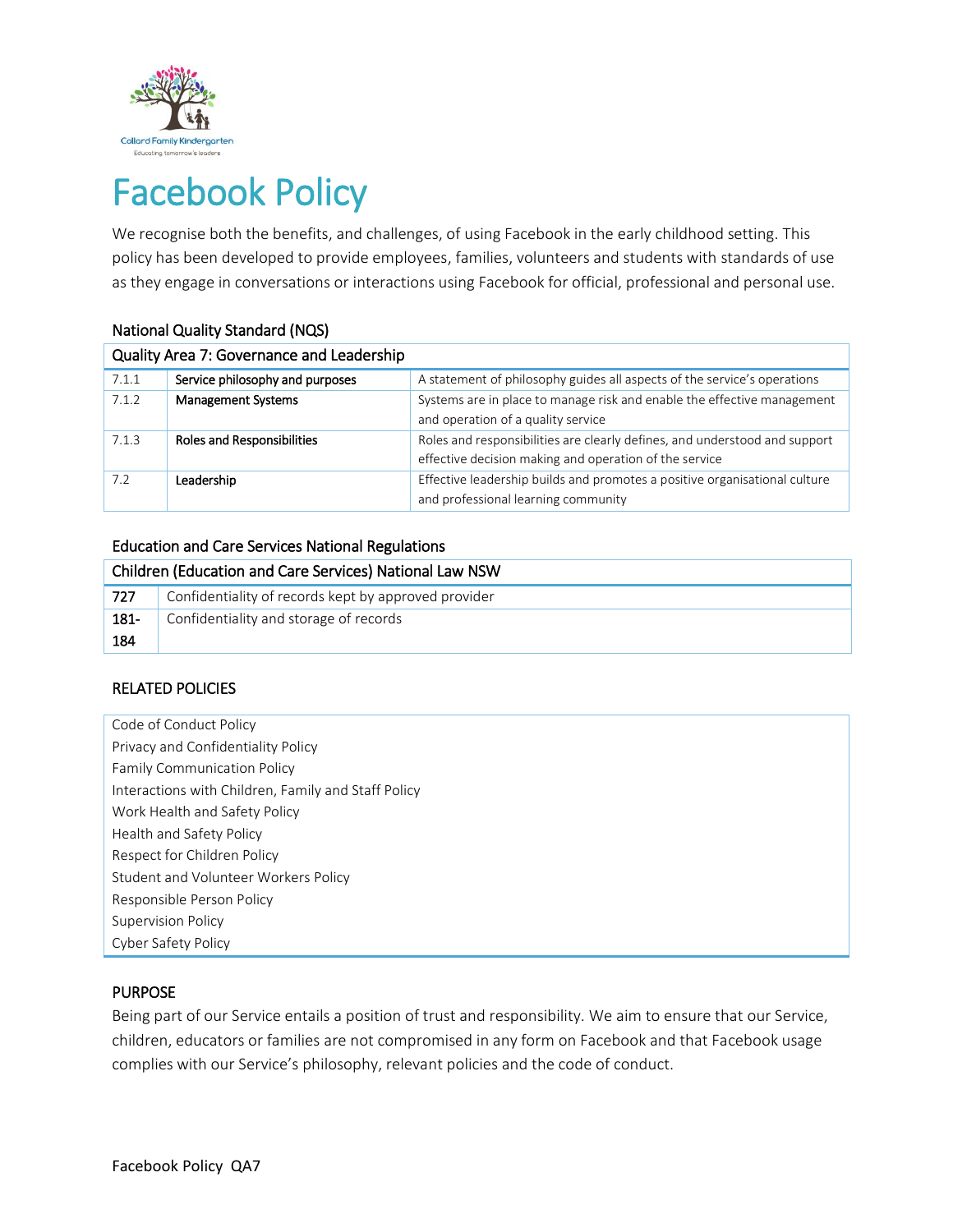

## **SCOPE**

This policy applies to children, families, staff, management and visitors of the Service.

## IMPLEMENTATION

Facebook is a social networking website that allows registered users to create profiles, upload photos and videos, send messages and keep in touch with friends, family and colleagues.

We recognise that there are many advantages in using Facebook to network within Service operations. It is important to approach usage with caution, through careful and systematic management. Whilst healthy debate provides stimulation, there are guidelines in place to ensure that our Service remains open and welcoming for children, families and staff.

# Service Facebook Account

Our Service has a Facebook account to converse and share information with our families and community, which is administered by the Approved Provider and Nominated Supervisor.

Only current families and staff will have access to the Service Facebook page. The page is locked as "Privacy type: Closed: Limited public content. Members can see all content."

The intent for our Service Facebook page is to:

- 1. Keep in touch with what's happening at the Service, including upcoming and special events.
- 2. Connect with other parents and share your thoughts about programs, policies and procedures.
- 3. Provide an avenue to ask other parents their thoughts and help with common child rearing issues etc.
- 4. Provide educational purposes to families and employees and not for a personal nature.

#### Privacy

- Staff and Educators must maintain appropriate privacy of families, employees, students, children and volunteers, including when they have obtained permission to publish content publicly.
- Passwords will not be shared without authorisation from management.
- Our Service will remain up to date with any changes to Facebook, ensuring privacy setting remain up to date.
- Our Service will gain family permission prior to posting photos of children
- Photos will always remain private.

#### The Approved Provider or Nominated Supervisor will:

- Obtain authorisation from a child's parents prior to posting any photos of their child to the page
- Ensure personal information about families, children and staff is not posted on-line
- Ensure high privacy settings on the account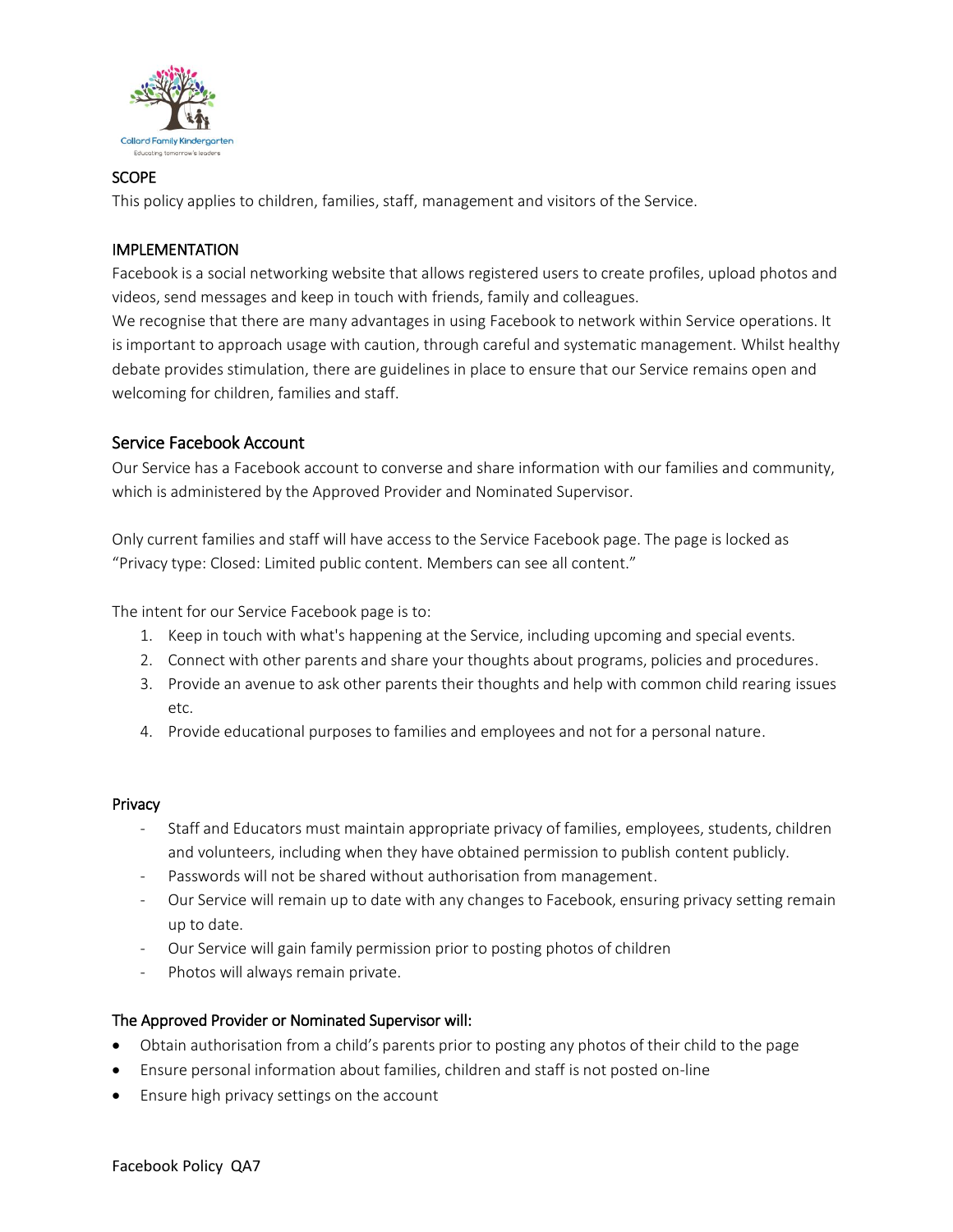

- Ensure all passwords are kept confidential
- Log out of Facebook when not in use and prior to leaving
- Regularly scan online content related to the Service to ensure appropriateness
- Adhere to our Grievance Policy and Procedures to investigate any occurrences where a person working at the Service may:
	- Posts photos or information of the Service or children
	- Defames, harasses or bullies any other person who works at the Service, or is connected to the Service.
- Ensure that any staff or educator found guilty of any Facebook misconduct may result in termination of employment.

## The Approved Provider, Nominated Supervisor, educators, staff members, volunteers and students will not:

- Access personal Facebook accounts on any workplace device.
- Access personal Facebook accounts whilst educating and caring for children.
- Post any photos taken of the children enrolled at the service on their personal Facebook account.
- Vilify, harass or bully any other person who works at the Service, family or community member connected to the Service.
- Post offensive or derogatory comments or information that could bring their professional standing or that of the Service into disrepute.
- Use their personal camera or phones to take photos or video while at the Service.

# Personal Facebook Account

Staff members are to use their own personal discretion when adding a family of the Service as a 'friend' on Facebook. The Service does not recommend staff to add families of the Service as they will be seen still as a representative of the Service and held to the Service's Code of Conduct on all posts to their private wall. It is extremely important not to post information about the Service, children or families on personal social media accounts.

Families are asked to respect that staff may have a personal policy on adding families due to their professional philosophy and that the Service does not recommend staff to have families as friends on their private account.

Educators will adhere to relevant policies, including the code of conduct of the service.

#### Consequences for inappropriate conduct

For inappropriate conduct to be lawful, there is a need to demonstrate a connection between the behaviour and the employment relationship that:

- Is likely to cause serious damages to the relationship between the employee and employer
- Damages the employer's interest